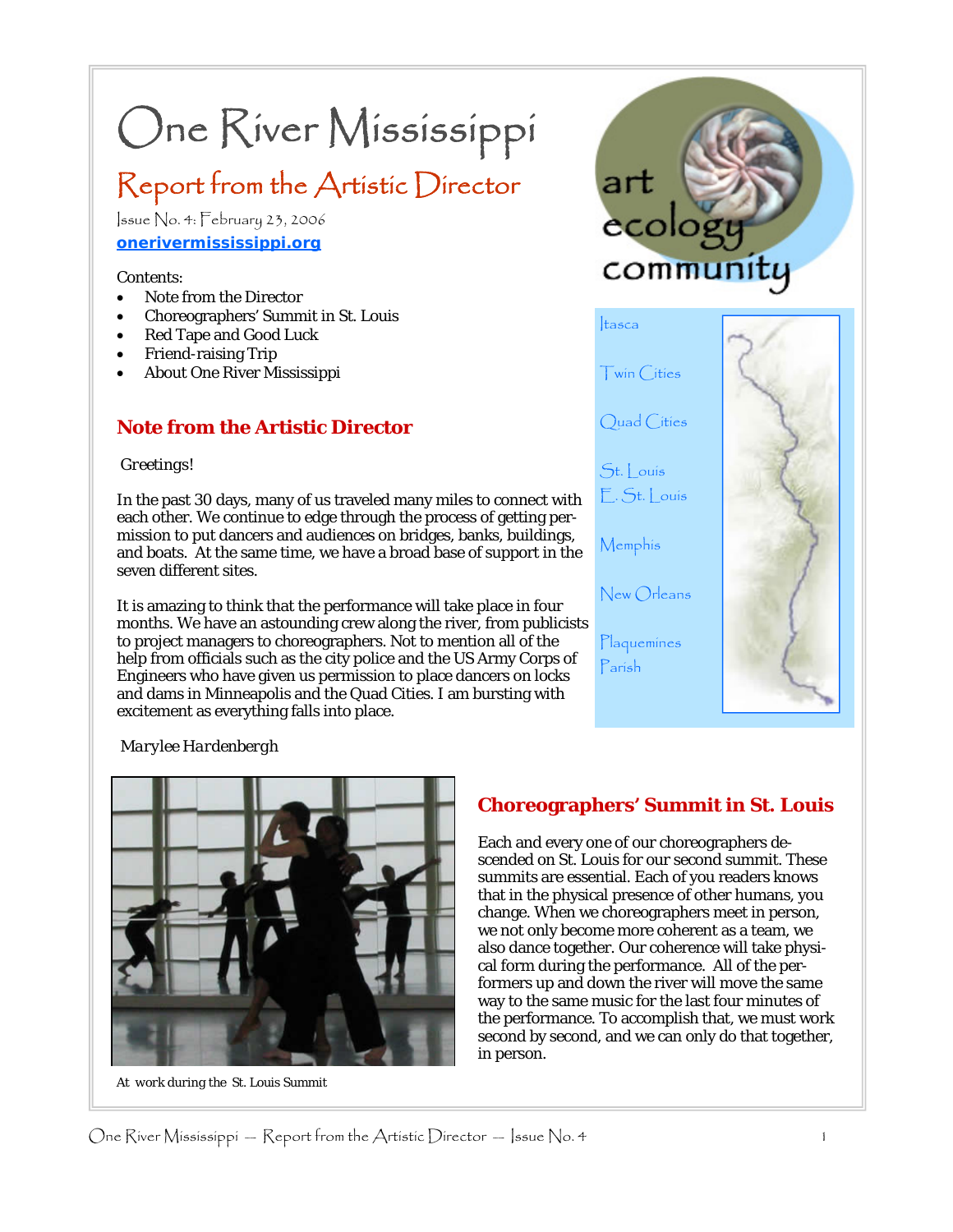The St. Louis crew warmly welcomed us. We ate delicious food, held many discussions, and worked very hard both in the studios and at the St. Louis performance site. My favorite story I can blame on our publicists, who insisted we could not leave St Louis without some beautiful press photos.

So we were all instructed to take off our coats, shoes and socks and lie down on the cold, cold, cobblestones for a photo shoot. Yes, we could feel the cold and we had no sun, but the forecasts were predicting snow and even colder temperatures the next day. We succumbed to the wisdom of "do it now," and you a see a striking photo of us (trying not to look the way we felt -- frrreeeezing) on the banks of the Mississippi. Naturally the next two days were warmer and sunnier, but we now have photos with great atmosphere.

My choreographers are all amazing women. Each is accomplished and competent. Some run departments



 *Cold on the Cobbles* 

in universities; some head up their own dance companies or businesses. All worked hard and we ended the summit on an upbeat note: holding a press conference. Warm thanks to our hosts: Project Managers Cathy Davis and Loryl Breitenbach , and Choreographers Sarah Anne Patz and Beckah Voigt.

#### **Red Tape and Good Luck**

As an example of community involvement and all the behind the scenes preparation needed, let's look at the permission meeting in St. Louis, the day before we had the dance summit (see above). Over a year ago, we submitted requests to the City of St. Louis to close the Eads Bridge, where the audience will stand.

This was not a one-page letter, but a three-page detailed form required by the St. Louis Board of Public Service. And, get this, we had to prove to the Board that we had notified 14 other agencies, such as the Illinois State Highway Patrol. Before this permission meeting, many of us had put in hours of work to plow through the red tape.



*Eads Bridge* 

Our good luck: we have Lieutenant Tony Russo of the St. Louis Police Department, with his assistant Brent Feig, to help the project managers and choreographers in navigating through all that red tape. At the permission meeting, Tony put everyone at ease with his "can-do" attitude. He is on our side, and he believes that we will in fact be able to close the one city street needed for the performers on the west bank.

Tony also helped us with the dance site, on the river bank. In downtown St. Louis, all the river banks are paved with cobblestones, and the space is leased to a parking company. People actually park on these banks! We need a space 300 feet wide and 300 feet long to dance on, and the parking company, to which Tony directed us, has graciously permitted us to use such a space.

One River Mississippi — Report from the Artistic Director — Issue No. 4  $2<sup>2</sup>$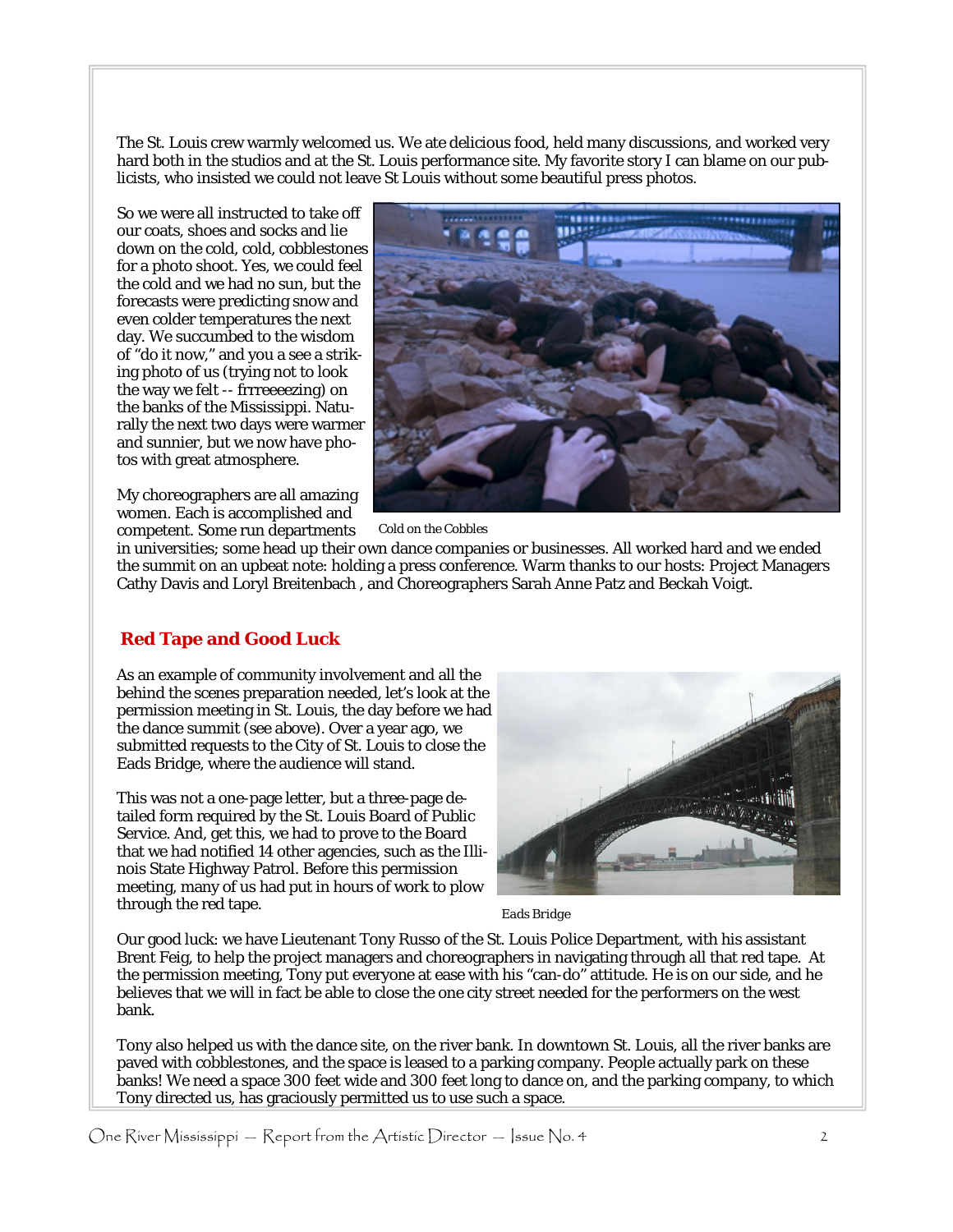

If, that is, we get through more red tape. We have to insure the parking company against any damages, and obtain indemnification documents for the parking company. Having Tony and Brent's positive energy helps everyone to get through these picky, but necessary, details.

*St. Louis Crew Back row L to R: Brent Feig, Loryl Breitenbach, Tony Russo Front row L toR: Sarah Anne Patz, Beckah Voigt, Cathy Davis*

# **Friend-Raising Trip**

Another trip! In early February, dance patron and Ernie Award recipient Sage Cowles added wonderful zest to a "Friend-Raising" whirlwind trip to St. Louis and Memphis with me. Great exuberance bubbled out of our gatherings in both cities. In St. Louis, our gathering was held at Linda Riekes' beautiful house. On her dining room table was a stunning centerpiece interpreting the Mississippi River. We were glad to meet movers and shakers there.



*Sage visiting Andrea at her studio* 

Two of them, Andrea Smythe and Sara Burke, spoke about the importance of bringing East St Louis (in Illinois) together with St. Louis (in Missouri). They quoted Katherine Dunham, a famous modern dancer who made her home in East St. Louis, as saying: "The Mississippi River here in St. Louis is not a river. It is an ocean."

The next morning, Sage and I drove past the famous arch and across the river from St. Louis to East St. Louis. There we visited Andrea's gorgeous dance studios and talked about One River with Andrea, a certified Dunham technique teacher. Andrea's spirit is strong and beautiful, and we are lucky to

have her as part of the project. She will spearhead the Illinois (meaning East St. Louis) section of the dance, and bring her Dunham colleagues into the performance.

Then Sage and I went off to Memphis, to a meeting at The Pier, a restaurant that looks right out onto our "stage" of cobblestones, the Memphis Queen and Mud Island, with another effervescent group who came up with wonderful ideas. Sage's sister's friend, Dr. Ruth Williams, came, as did several people from the Church Health Center, where our choreographer Kimberly Baker also works. There were definitely more than a couple of human tornadoes at our gathering. Wow! What energy!